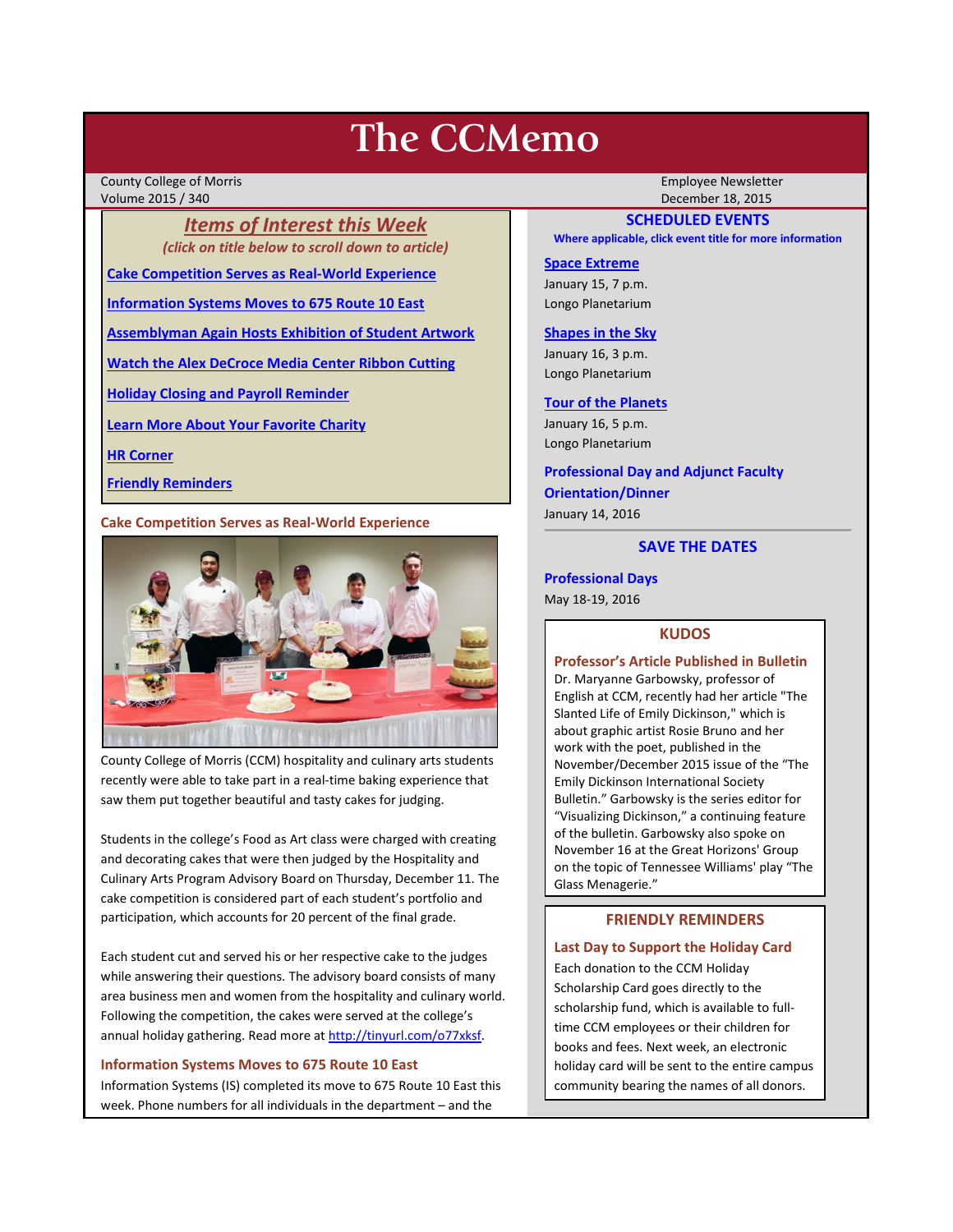#### Help Desk – remain the same.

As part of the move, CCM has been provided with a new server room at 675. That building also has a backup gas generator so power can be provided to the facility during power outages. This ensures that the college will be able to continually provide access to all software services during widespread power interruptions. The server room at Emeriti Hall now is being used as a backup and replicates all the servers and systems running at 675.

Although most individuals from IS are now located at 675, a few employees will remain in the Academic Complex. Roger Flahive, chief information officer, says that IS response times will not be impacted by the relocation.

The Department of Public Safety also will be moving to 675 early in 2016. That move will provide the college with a more robust incident command center. The center will include multiple displays to view activity captured by the many cameras that have been placed around campus. A SMART Board also will be installed to provide Public Safety with a direct connection to the Morris County Office of Emergency Management.

## <span id="page-1-0"></span>**Assemblyman Again Hosts Exhibition of Student Artwork**



Assemblyman Anthony Bucco is hosting another exhibition of artwork created by CCM visual art students in his Randolph Office.

The exhibition, which will be on display through March, features Morris County scenes created by students in Professor Todd L. W. Doney's Watercolor and Drawing II classes. This is the third year Bucco has held an exhibition to provide CCM students with a venue for displaying their work. Read more at [http://tinyurl.com/obnzzlz.](http://tinyurl.com/obnzzlz)

## <span id="page-1-1"></span>**Watch the Alex DeCroce Media Center Ribbon Cutting**

A video of last week's dedication of the Alex DeCroce Media Center can be found at [https://youtu.be/aBrPwy2pcsU.](https://youtu.be/aBrPwy2pcsU) Attending the celebration were members of the Morris County Board of Chosen Freeholders and

There is no need to send your signature, as in years past.

Please consider supporting the holiday card. Provide your donation of any amount to Trish McGrath, Henderson Hall, Room 211. Please make checks payable to the CCM Foundation. You can also make your gift online by going to [www.ccm.edu/donate.](http://www.ccm.edu/donate) On the "Review Your Donation" page, click the "Add special instructions to the seller" line. When the box appears, please type in "Holiday Card."

The deadline for receiving all donations is today. Every donation, no matter how much, is appreciated.

## **EOF Children's Book Drive**

The CCM Educational Opportunity Fund (EOF) is promoting children's literacy by participating in the Cops N' Kids Children's Book Drive. The drive runs now through today. Employees can donate new or gently used children's books at the EOF office in Cohen Hall, Room 211, and the Campus Life office at the Student Community Center, Room 226. More information can be found at [http://tinyurl.com/ogjr7cw.](http://tinyurl.com/ogjr7cw)

## **Holiday Safety Tips from Public Safety**

CCM Public Safety wants the college community to know that the holiday season brings much joy but also some safety challenges. Whether you are shopping or traveling, the need to be aware in parking lots is critical. It's easy to become distracted and keeping in mind some basic parking lot safety tips can help prevent crime. Read more a[t http://tinyurl.com/jsm4gcw.](http://tinyurl.com/jsm4gcw) 

## **Nominate Students for Who's Who**

The CCM community has until Thursday, December 24, to nominate students for consideration in Who's Who Among Students in American Universities and Colleges. Those nominated have the opportunity to be consider for one of several national scholarships. If you know of an exceptional student you believe should be nominated, please submit his or her name and student identification number (if known) to Dr. Bette